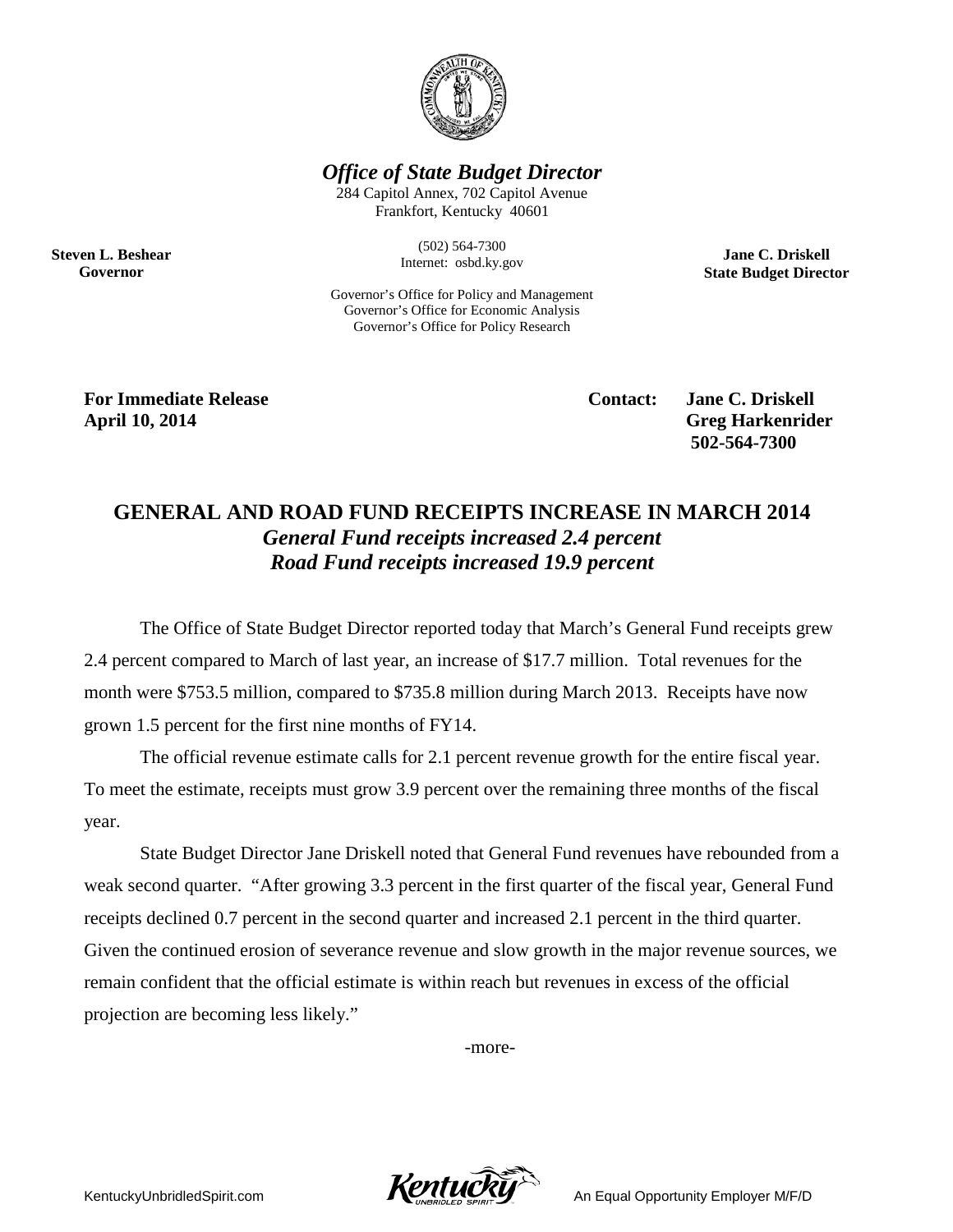Among the major accounts:

- Sales and use tax receipts increased 5.6 percent for the month and have grown 3.1 percent year-to-date.
- Corporation income tax receipts grew 49.1 percent and have increased 17.8 percent for the year. The limited liability entity tax decreased by 38.6 percent and has decreased 17.5 percent for the year.
- Individual income tax collections grew 2.7 percent in March and have grown 2.4 percent through the first nine months of FY14.
- Property tax collections decreased 4.9 percent and are down 4.2 percent year-to-date.
- Cigarette tax receipts fell 2.9 percent and have decreased 3.7 percent year-to-date.
- Coal severance tax receipts declined 7.0 in March and have decreased 14.9 percent through the first nine months of the fiscal year.

Road Fund receipts grew 19.9 percent in March 2014 with collections of \$137.1 million \$22.8 million more than last March. The official Road Fund revenue estimate calls for an increase in revenues of 6.1 percent for the fiscal year. Based on year-to-date tax collections, revenues must increase 2.7 percent for the remainder of FY14 to meet the estimate. Among the accounts, motor fuels rose 12.6 percent, motor vehicle usage revenue increased 29.2 percent, and license and privilege receipts grew 33.9 percent. Growth in the motor vehicle usage tax, which is the 6 percent tax on the purchase of motor vehicles, was abnormally high as this included five weekly payments instead of the normal four payments.

-30-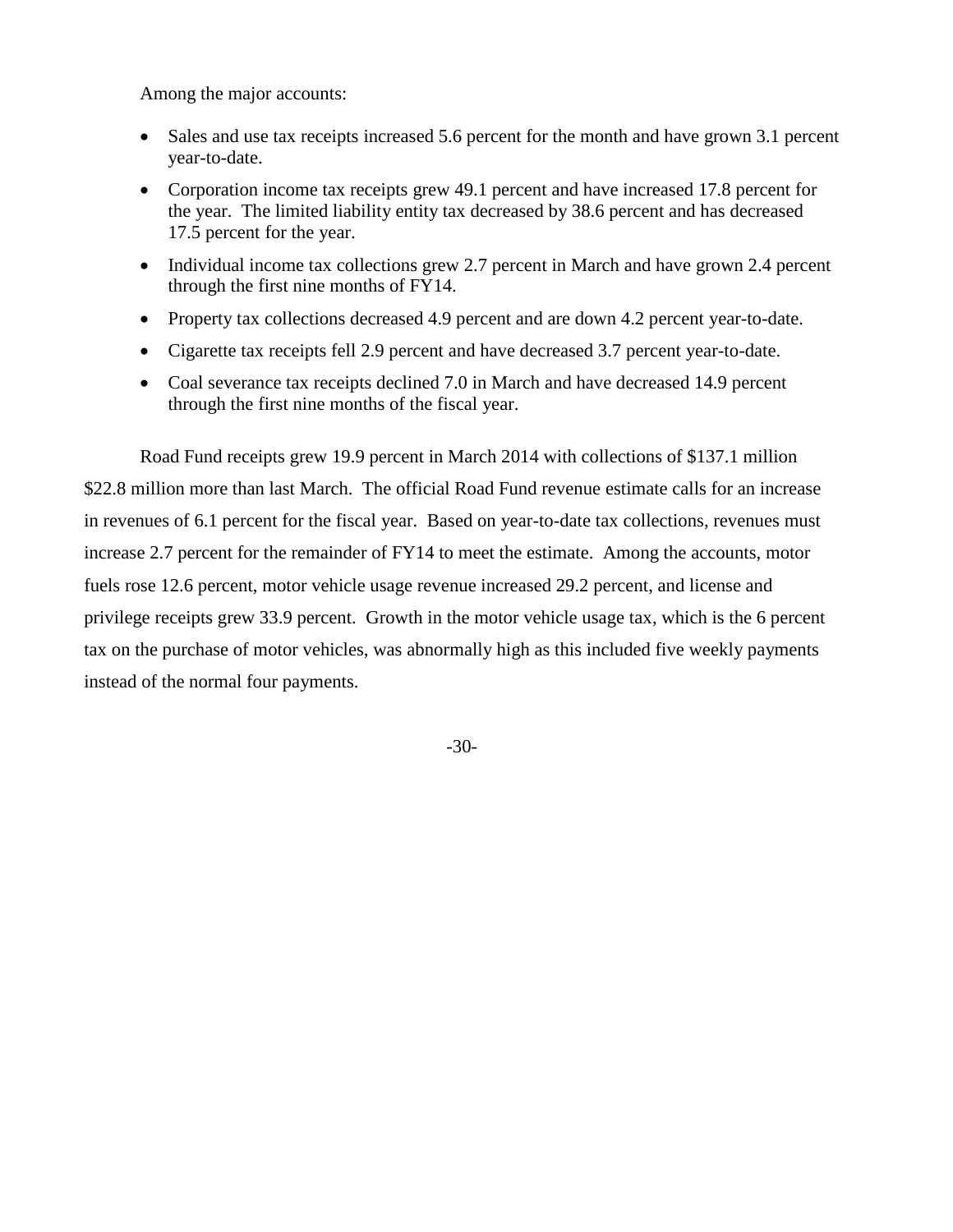## KENTUCKY STATE GOVERNMENT REVENUE 1. GENERAL FUND REVENUE

|                                        |               | <b>MARCH</b>  |           | <b>JULY THROUGH MARCH</b> |                 |           |
|----------------------------------------|---------------|---------------|-----------|---------------------------|-----------------|-----------|
|                                        | 2014          | 2013          | % Change  | FY 2014                   | FY 2013         | % Change  |
| <b>TOTAL GENERAL FUND</b>              | \$753,483,877 | \$735,764,485 | 2.4%      | \$6,875,351,358           | \$6,775,365,905 | 1.5%      |
| <b>Tax Receipts</b>                    | \$731,260,770 | \$712,750,332 | 2.6%      | \$6,636,838,475           | \$6,530,731,193 | 1.6%      |
| Sales and Gross Receipts               | \$296,884,565 | \$289,027,503 | 2.7%      | \$2,744,214,016           | \$2,679,819,665 | 2.4%      |
| <b>Beer Consumption</b>                | 483,891       | 398,919       | 21.3%     | 4,616,598                 | 4,534,682       | 1.8%      |
| <b>Beer Wholesale</b>                  | 3,709,081     | 3,042,891     | 21.9%     | 43,008,412                | 38,919,642      | 10.5%     |
| Cigarette                              | 19,939,507    | 20,526,210    | $-2.9%$   | 168,971,129               | 175,382,917     | $-3.7%$   |
| <b>Distilled Spirits Case Sales</b>    | 8,751         | 8,362         | 4.6%      | 95,851                    | 91,462          | 4.8%      |
| <b>Distilled Spirits Consumption</b>   | 805,933       | 801,801       | 0.5%      | 8,929,175                 | 8,930,094       | 0.0%      |
| <b>Distilled Spirits Wholesale</b>     | 2,277,013     | 2,185,455     | 4.2%      | 25,267,677                | 23,570,796      | 7.2%      |
| Insurance Premium                      | 20,918,641    | 25,817,304    | $-19.0%$  | 95,865,106                | 95,076,701      | 0.8%      |
| Pari-Mutuel                            | 114,014       | 206.785       | $-44.9%$  | 1,306,213                 | 2,914,791       | $-55.2%$  |
| Race Track Admission                   | 0             | 1,755         | $-100.0%$ | 158,660                   | 127,825         | 24.1%     |
| Sales and Use                          | 240,431,560   | 227,616,418   | 5.6%      | 2,318,574,624             | 2,248,765,382   | 3.1%      |
| <b>Wine Consumption</b>                | 219,528       | 208,058       | 5.5%      | 2,190,267                 | 2,154,769       | 1.6%      |
| Wine Wholesale                         | 1,193,395     | 1,103,942     | 8.1%      | 11,651,713                | 11,189,819      | 4.1%      |
| <b>Telecommunications Tax</b>          | 5,363,196     | 5,478,206     | $-2.1%$   | 47,977,012                | 52,044,202      | $-7.8%$   |
| <b>Other Tobacco Products</b>          | 1,420,055     | 1,630,396     | $-12.9%$  | 15,603,825                | 16,101,674      | $-3.1%$   |
| Floor Stock Tax                        | 0             | 1,001         | $-100.0%$ | (2, 246)                  | 14,908          | ---       |
| License and Privilege                  | \$132,711,204 | \$141,085,797 | $-5.9%$   | \$418,070,927             | \$460,111,471   | $-9.1%$   |
| Alc. Bev. License Suspension           | 21,425        | 37,292        | -42.5%    | 248,190                   | 295,417         | -16.0%    |
| Coal Severance                         | 15,090,734    | 16,224,441    | $-7.0%$   | 148,853,329               | 174,872,562     | $-14.9%$  |
| <b>Corporation License</b>             | 443,175       | 999           |           | 850,581                   | (523, 470)      | ---       |
| Corporation Organization               | 2,900         | 0             | $---$     | 31,417                    | 88,287          | $-64.4%$  |
| <b>Occupational Licenses</b>           | 7,393         | 14,814        | $-50.1%$  | 95,503                    | 59,559          | 60.4%     |
| Oil Production                         | 990,016       | 799,802       | 23.8%     | 9,687,467                 | 7,857,329       | 23.3%     |
| Race Track License                     | 0             | 11,375        | $-100.0%$ | 248,375                   | 208,086         | 19.4%     |
| <b>Bank Franchise Tax</b>              | 93,367,130    | 88,008,386    | 6.1%      | 102,898,234               | 98,393,398      | 4.6%      |
| <b>Driver License Fees</b>             | 53,206        | 56,041        | $-5.1%$   | 473,169                   | 473,408         | $-0.1%$   |
| <b>Minerals Severance</b>              | 745,073       | 612,701       | 21.6%     | 11,238,665                | 9,866,489       | 13.9%     |
| Natural Gas Severance                  | 1,260,906     | 1,583,574     | $-20.4%$  | 12,993,397                | 10,355,397      | 25.5%     |
| <b>Limited Liability Entity</b>        | 20,729,245    | 33,736,372    | $-38.6%$  | 130,452,601               | 158,165,009     | $-17.5%$  |
| Income                                 | \$269,776,209 | \$248,281,745 | 8.7%      | \$2,916,767,324           | \$2,810,955,209 | 3.8%      |
| Corporation                            | 47,576,890    | 31,903,798    | 49.1%     | 291,795,867               | 247,790,696     | 17.8%     |
| Individual                             | 222,199,319   | 216,377,947   | 2.7%      | 2,624,971,457             | 2,563,164,513   | 2.4%      |
| Property                               | \$26.701.570  | \$28,080,444  | $-4.9%$   | \$500,345,479             | \$522,472,308   | $-4.2%$   |
| <b>Building &amp; Loan Association</b> | 0             | 0             | ---       | 5,753                     | (15, 820)       | ---       |
| General - Real                         | 3,552,168     | 3,844,485     | $-7.6%$   | 252,758,998               | 252,095,110     | 0.3%      |
| General - Tangible                     | 18,106,610    | 14,331,268    | 26.3%     | 182,766,679               | 185, 167, 404   | $-1.3%$   |
| Omitted & Delinquent                   | 4,572,813     | 4,910,242     | $-6.9%$   | 13,878,831                | 32,390,691      | $-57.2%$  |
| <b>Public Service</b>                  | 198,595       | 4,764,616     | $-95.8%$  | 45,138,613                | 51,474,266      | $-12.3%$  |
| Other                                  | 271,385       | 229,833       | 18.1%     | 5,796,605                 | 1,360,658       | 326.0%    |
| Inheritance                            | \$2,616,893   | \$3,380,410   | $-22.6%$  | \$35,332,816              | \$29,406,310    | 20.2%     |
| Miscellaneous                          | \$2,570,328   | \$2,894,433   | $-11.2%$  | \$22,107,913              | \$27,966,230    | $-20.9%$  |
| <b>Legal Process</b>                   | 1,567,802     | 1,753,576     | -10.6%    | 12,343,139                | 14,760,733      | $-16.4%$  |
| T. V. A. In Lieu Payments              | 978,784       | 1,140,847     | $-14.2%$  | 9,731,066                 | 13,177,925      | $-26.2%$  |
| Other                                  | 23,743        | 10            |           | 33,709                    | 27,572          | 22.3%     |
| Nontax Receipts                        | \$22,239,940  | \$22,721,758  | $-2.1%$   | \$237,064,214             | \$241,817,608   | $-2.0%$   |
| <b>Departmental Fees</b>               | 2,734,461     | 2,731,803     | 0.1%      | 15,284,979                | 17,985,835      | $-15.0\%$ |
| PSC Assessment Fee                     | 1,367         | 14,266        | ---       | 14,836,217                | 13,091,284      | 13.3%     |
| Fines & Forfeitures                    | 2,648,423     | 2,577,431     | 2.8%      | 18,928,322                | 21,767,510      | $-13.0%$  |
| Income on Investments                  | (41, 351)     | (31, 484)     | ---       | (855, 924)                | 1,079,039       |           |
| Lottery                                | 18,000,000    | 18,000,000    | 0.0%      | 156,639,743               | 155,266,568     | 0.9%      |
| Sale of NO <sub>x</sub> Credits        | 0             | 0             | ---       | 55,242                    | 27,604          | 100.1%    |
| Miscellaneous                          | (1, 102, 961) | (570, 258)    | ---       | 32,175,635                | 32,599,769      | $-1.3%$   |
| Redeposit of State Funds               | (\$16,832)    | \$292,396     | ---       | \$1,448,669               | \$2,817,104     | $-48.6%$  |